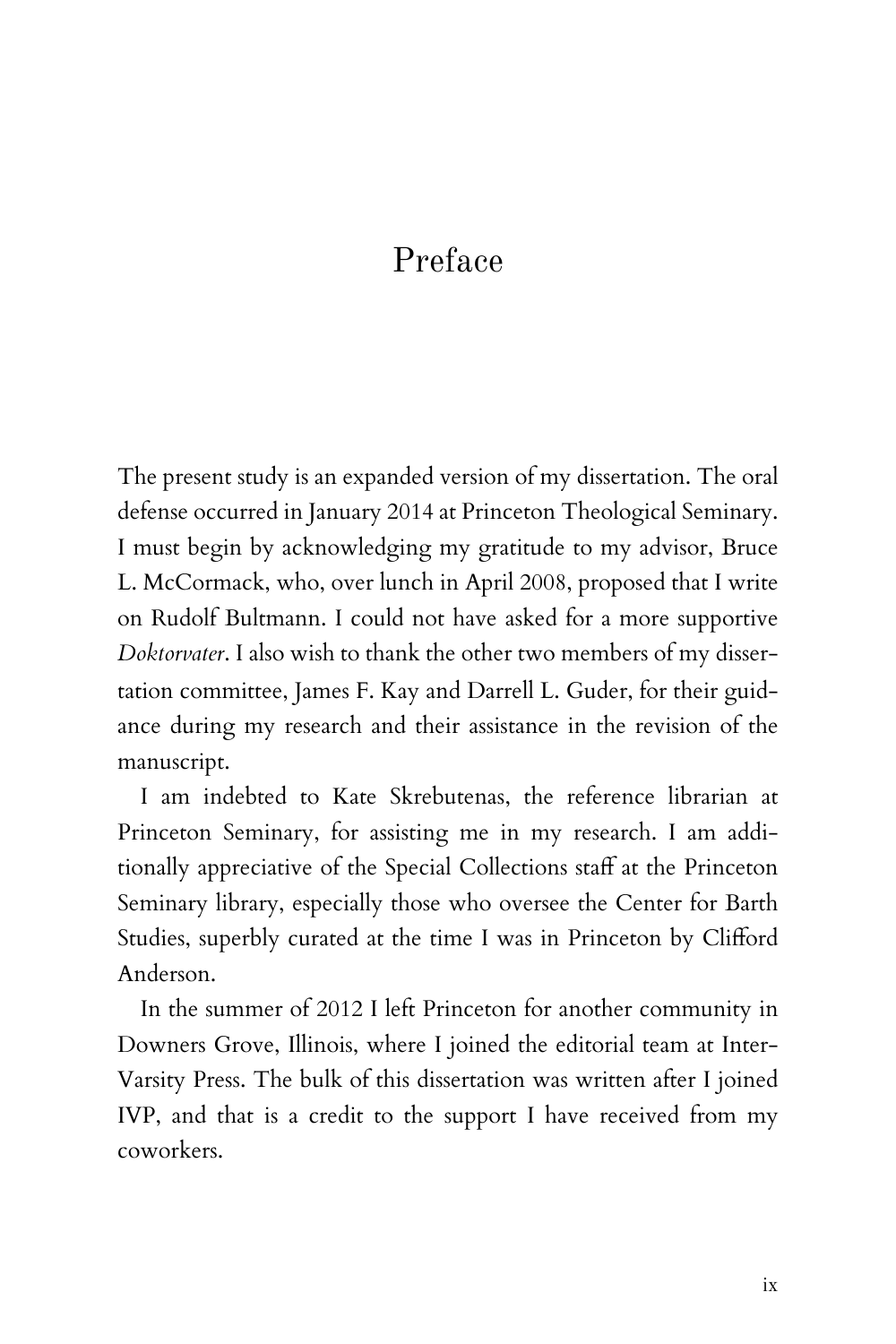I am grateful to the Bultmann heirs for permission to publish an English translation of "Der christliche Sinn von Glaube, Liebe, Hoffnung: Skizze des am 11. Juni 1925 vor der 50. Versammlung evangelischer Religionslehrer an den höheren Lehranstalten der Rheinprovinz gehaltenen Vortrages."<sup>1</sup> I am also grateful to Mohr Siebeck for permission to publish English translations of two essays by Bultmann: "Leitsätze von Univ.-Prof. D. Bultmann (Marburg)"<sup>2</sup> and "Über den Begriff 'Mythos.'"<sup>3</sup> The latter essay long remained unpublished as part of the Bultmann *Nachlass*; it deserves a wide audience, and I am glad it now has the chance to be read by many more people. Additionally, my thanks to the *Journal of Theological Interpretation*—in particular to its publisher, Jim Eisenbraun, and its editor, Joel Green—for permission to use material previously published in an article with that jour $nal.<sup>4</sup>$ 

Several people deserve special thanks. Christophe Chalamet was an external reader of my dissertation and provided immensely helpful feedback; he also kindly sent me an early article by Bultmann. John Flett gave me valuable comments on two chapters and introduced me to the field of intercultural theology. Nathaniel Maddox assisted my research after I left Princeton and served as my liaison with the PhD Studies Office at Princeton Seminary. Alexander Massmann assisted

<sup>1.</sup> Rudolf Bultmann, "Der christliche Sinn von Glaube, Liebe, Hoffnung: Skizze des am 11. Juni 1925 vor der 50. Versammlung evangelischer Religionslehrer an den höheren Lehranstalten der Rheinprovinz gehaltenen Vortrages," *Zeitschrift für den evangelischen Religionsunterricht an höheren Lehranstalten* 36 (1925): 170–72.

<sup>2.</sup> Published originally in Rudolf Bultmann and Friedrich Feigel, "Die neueste Wendung der evang. Theologie (K. Barth, Gogarten usw.) und der evang. Religionsunterricht an höheren Schulen," *Monatsblätter für den Evangelischen Religionsunterricht* 18 (1925): 180–82. Reprinted in Rudolf Bultmann, "Leitsätze R. Bultmanns," in Rudolf Bultmann and Friedrich Gogarten, *Briefwechsel 1921–1967*, ed. Hermann Götz Göckeritz (Tübingen: Mohr Siebeck, 2002), 279–80.

<sup>3.</sup> Rudolf Bultmann, "Über den Begriff 'Mythos' [ca. 1942–1952]," in *Bultmann–Althaus Briefwechsel 1929–1966*, ed. Matthias Dreher and Gotthard Jasper (Tübingen: Mohr Siebeck, 2012), 89–96.

<sup>4.</sup> David W. Congdon, "Kerygma and Community: A Response to R. W. L. Moberly's Revisiting of Bultmann," *Journal of Theological Interpretation* 8 (2014): 1–21.